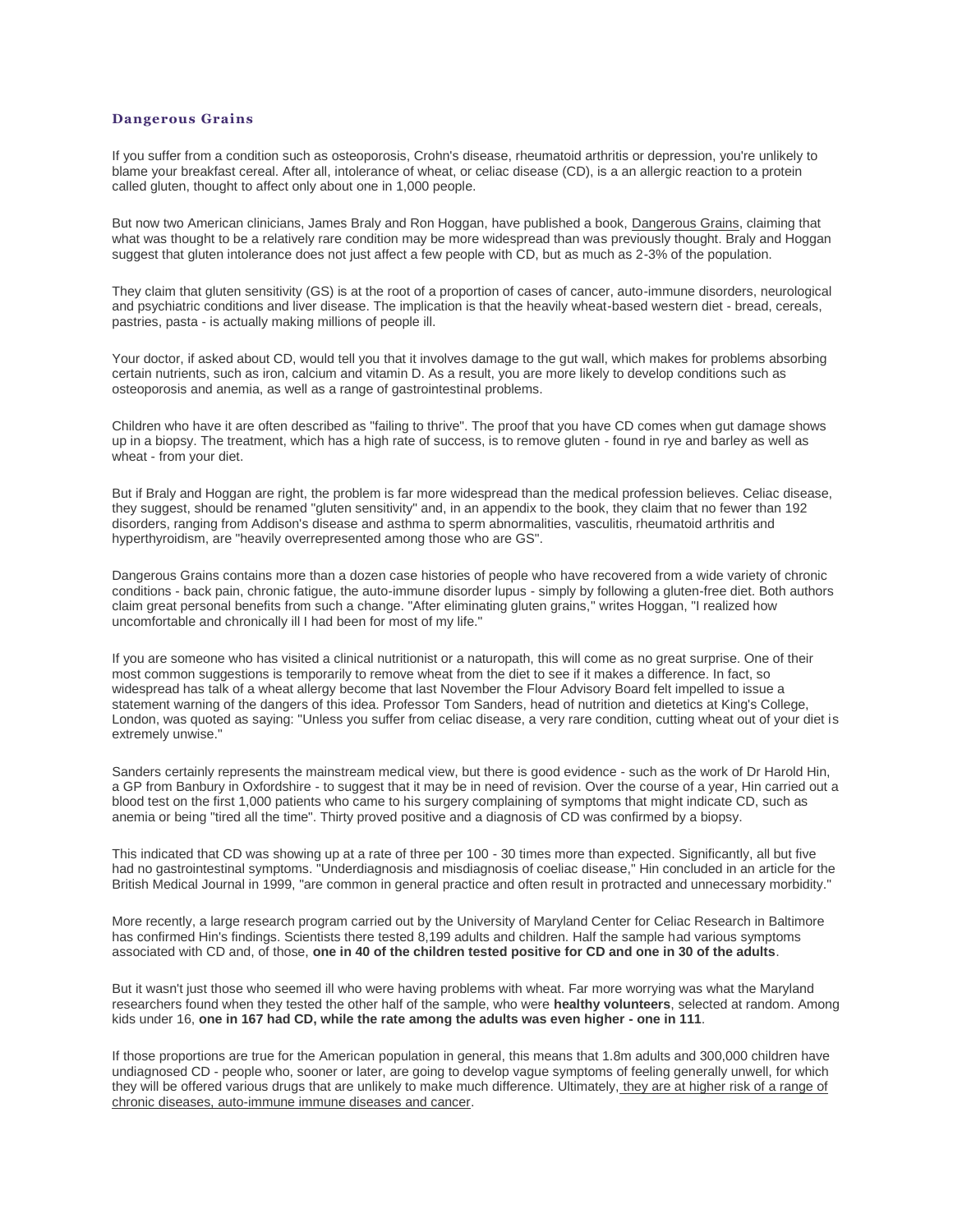There seems, therefore, to be good evidence that CD is underdiagnosed. But Braly's and Hoggan's proposition is more radical than that. They believe that the immune reaction to gluten that damages the gut in CD can also cause problems almost anywhere else in the body. The evidence for this is a test involving a protein found in gluten called gliadin. When the body has an immune reaction, it makes antibodies. The test for anti-gliadin antibodies is known as AGA and people who test positive to AGA often have no sign of gut damage.

In fact, according to Dr Alessio Fasano, who carried out the University of Maryland research, "Worldwide, CD 'out of the intestine' is 15 times more frequent than CD 'in the intestine'." Braly estimates that between 10% and 15% of the US and Canadian populations have anti-gliadin antibodies, putting them at risk of conditions as varied as psoriasis, multiple sclerosis, jaundice, IBS, eczema and cancer.

The idea of gluten causing damage to parts of the body other than the gut is supported by another UK practitioner, Dr M Hadjivassiliou, a neurologist at the Royal Hallamshire Hospital in Sheffield. He ran an AGA test on patients who had "neurological dysfunction" with no obvious cause and found that more than half tested positive. What is more, only a third of the positive group had any evidence of CD gut damage. In other words, while the gluten antibodies can damage the bowels, they can also cause problems elsewhere. In this case, it was the cerebellum, or the peripheral nervous system.

So if a reaction to gluten can cause problems in the brain, might it also be linked to immune disorders? Braly and Hoggan certainly think so, and claim considerable clinical success in treating patients for conditions such as Addison's disease, lupus, rheumatoid arthritis and ulcerative colitis with a gluten-free diet. In fact, almost all the body's systems can be affected (see below). So if you suffer from a chronic condition that doesn't seem to respond to treatment, cutting out wheat for a while seems worth a try.

## **Are you gluten sensitive?**

If you suffer from any of the following, the possibility that you are GS may be worth investigating.

- Upper respiratory tract problems such as sinusitis, "allergies", "glue ear"
- Symptoms related to malabsorption of nutrients such as anemia and fatigue (lack of iron or folic acid), osteoporosis, insomnia (lack of calcium)
- Bowel complaints: diarrhoea, constipation, bloating and distention, spastic colon, Crohn's disease, diverticulitis
- Autoimmune problems: rheumatoid arthritis, bursitis, Crohn's disease
- Diseases of the nervous system: motor neuron disease, certain forms of epilepsy
- Mental problems: depression, behavioral difficulties, ME, ADD

reference The Guardian September 17, 2002; [http://www.mercola.com](https://web.archive.org/web/20160521014144/http:/www.mercola.com/) ------------------------------------------------------------------------

#### *Claire Riendeau's Comment:*

*As many of you know, one of the key components of my eating plan is eliminating the grains in your diet for optimal health. I am glad to see this issue increasingly addressed in books and other media.*

## **As for the gluten referenced in the article above, it is a protein found in many grains including:**

| Amaranth                               | Malt including (flavoring, syrup, vinegar, etc) |
|----------------------------------------|-------------------------------------------------|
| Barley, including Bran, Meal and Flour | Oats, Oat Bran, Oat Syrup, Oatmeal              |
| <b>Bulgar</b>                          | Orzo                                            |
| Cereal Binding                         | Quinoa                                          |
| Couscous                               | Rye, including Meal and Flour                   |
| Durum                                  | Semolina                                        |
| Emmer                                  | Spelt                                           |
| Einkorn                                | Teff                                            |
| <b>Graham Flour</b>                    | Triticale, Triticale Flour                      |
| Kamut                                  | Wheat including Bran, Germ, Starch              |